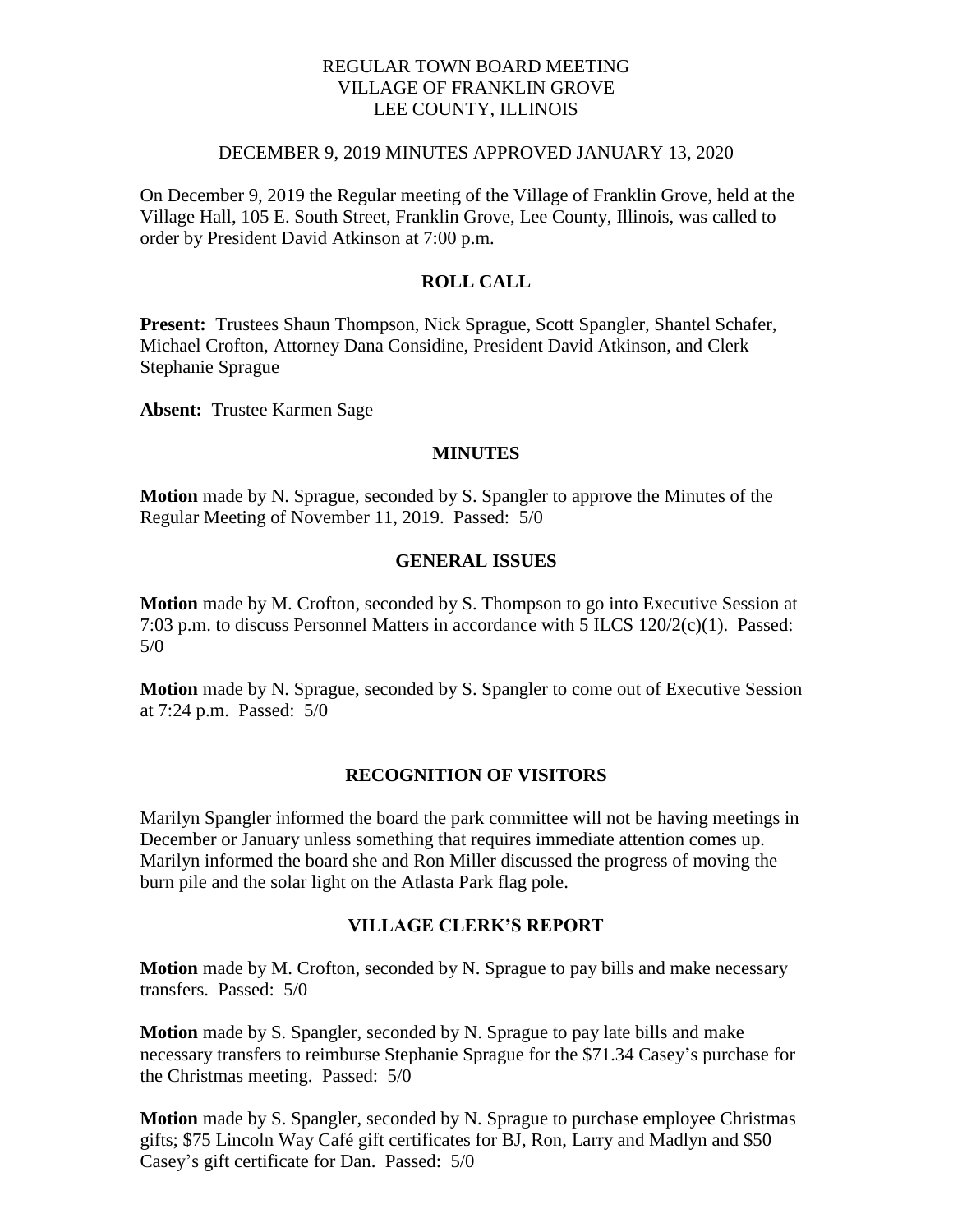**Motion** made by N. Sprague, seconded by S. Spangler to purchase meet and cheese trays for the bank and attorney. Passed: 5/0

### **POLICE REPORT**

(Chief BJ Harney)

Miles on the police  $car - 548$ Complaints/Calls for Service – 4 Traffic Stops  $-2$ Traffic Arrests – 1 Traffic Warnings – 4 Ordinance Warnings – 4

BJ informed the board the speed sign has not been received yet.

## **LEGAL ISSUES (Attorney Considine)**

None

# C**OMMITTEE REPORTS**

# **STREETS & ALLEYS**

(N. Sprague Chairman)

None

# **WATER & SEWER**

(M. Crofton Chairman)

None

# **COMMUNITY DEVELOPMENT**

(S. Shafer Chairman)

Shantel asked what the procedure is for tattered flags to be replaced. The board informed Ron does a good job of keeping an eye on the flags but if she notices a flag that needs to be replaced to notify Ron.

Shantel asked if there is anything specific she should be working on. Clerk Sprague suggested she look into the community development program Northern offers similar to what Oregon and Rochelle are doing.

# **PROPERTIES**

(K. Sage Chairman)

Trustee Sage was not present but provided information on the pet waste stations the park would like to have installed. They would like 4 signs that provide the waste bags and receptacles; 3 for Atlasta Park and 1 for Flat Iron Park. President Atkinson will add to the agenda for next month to vote on.

## **FINANCE AND INSURANCE COMMITTEE**

(S. Thompson Chairman)